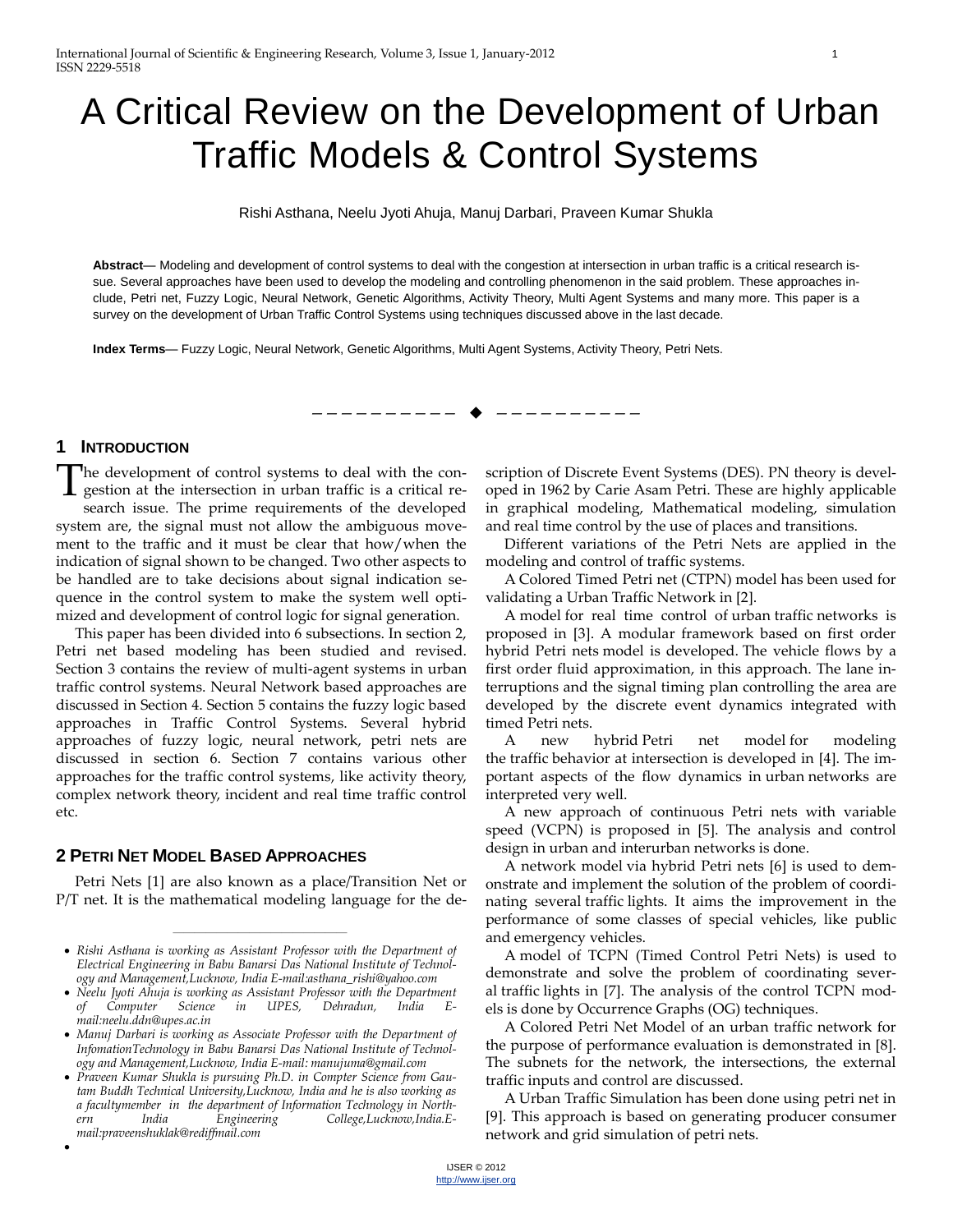# **3 MULTI AGENT SYSTEMS**

A multi-agent system (MAS) [10] is a system consists of multiple interacting [intelligent agents.](http://en.wikipedia.org/wiki/Intelligent_agent) Multi-agent systems can be used to solve problems that are possible to be difficult or impossible for an individual agent or a [monolithic sys](http://en.wikipedia.org/wiki/Monolithic_system)[tem](http://en.wikipedia.org/wiki/Monolithic_system) to solve. Intelligence may include few [methodic,](http://en.wikipedia.org/wiki/Method) [functional,](http://en.wikipedia.org/wiki/Function_(computer_science)) procedural and [algorithmic](http://en.wikipedia.org/wiki/Algorithm) [search](http://en.wikipedia.org/wiki/Search)ing, [find](http://en.wikipedia.org/wiki/Finding)ing and [processing](http://en.wikipedia.org/wiki/Computer_data_processing) techniqu es.

A multi agent system approach to develop distributed unsupervised traffic responsive signal control models, has been developed in [11]. Each agent in the system is a local traffic signal controller for one intersection in the traffic network. The first multi agent system is identified using hybrid soft computing techniques. Each agent employs a multistage online learning process to update and adapt its knowledge base and decision-making procedure. The second multi agent system is produced by integrating the simultaneous perturbation stochastic approximation theorem in fuzzy extended neural networks (NN).

An approach to model the traffic of an important crossroad in Mashhad city using intelligent elements in a multi-agent environment and a large amount of real data, has been developed in [12]. The overall traffic behavior at the intersection was first modeled by the Bayesian networks structures. Also, the probabilistic causal networks are used to model the effective factors.

Among the several ITS applications is the notion of Dynamic Traffic Routing (DTR), which involves generating "optimal" routing recommendations to drivers with the aim of maximizing network utilizing. In [13], it has been presented that the feasibility of using a self-learning intelligent agent to solve the DTR problem to achieve traffic user equilibrium in a transportation network. The agent then learns by itself by interacting with the simulation model. Once the agent reaches a satisfactory level of performance, it can then be deployed to the realworld, where it would continue to learn how to refine its control policies over time.

The integration of cooperative, distributed multi-agent system to improve urban traffic control system is proposed in [14]. Real-time control over the urban traffic network is done through an agent-based distributed hierarchy traffic control system. This system cooperates with dynamic route guidance system. Cooperative system framework and agent structure are discussed in this work.

A new framework of hybrid control system for UTC is presented in [15], in which any optimal control strategy can be adopted. By the interface D-S and interface C-S namely cooperation model, the hybrid system of UTC is divided into three layers including digital control loop, discrete event module, and Group Decision-making Support System (GDSS). By integrating GDSS consisted of central agent and intersection agents, real time control and coordinate control with the characteristics of self-decision, cooperation, and intelligence are implemented.

An approach of modeling the urban traffic flow system is discovered for combining the global and local model information for the whole city net in [16]. It is assumed that traffic digraph consists of several nodes and those nodes are linked with routes lines. The proposed system uses the random walk theory. Vehicle flow density and driver strategy independence are also the important factors in this approach.

An agent-based approach to model the individual driver behavior under the influence of real-time traffic information is proposed in [17]. The driver behaviour models developed in this work are based on a behavioural survey of drivers. This survey was conducted on a congested commuting corridor in Brisbane, Australia. Based on the results obtained from the behavioural survey, the agent behaviour parameters which define driver characteristics, knowledge and preferences were identified and their values determined.

# **4 NEURAL NETWORK BASED APPROACHES**

An artificial neuron is a computational model inspired in the natural neurons. Natural neurons receive signals through synapses located on the dendrites or membrane of the neuron. When the signals received are strong enough (surpass a certain threshold), the neuron is activated and emits a signal though the axon. This signal might be sent to another synapse, and might activate other neurons. The network developed on this theory in called Artificial Neural Network (ANN) [18]. The ANNs are highly applicable in the design of models for traffic control systems.

An intelligent model consists of two levels of neural network [19] for the traffic control system. The first level is a traffic flow neural network model to predict the traffic flow changes in road tunnel, the result of predicting will be used as an input of the second level neural network which is used to describe an intelligent model of urban road ventilation system, through the different states of predicted traffic flow, to establish an intelligent model of urban road tunnel ventilation system based on multi-level neural network.

A neural network model is proposed for forecasting crossroads traffic flow using back propagation (BP) neural network in [20]. The work gives a new reliable and effective way of forecasting short term traffic flow of crossroads in urban road network.

A commonly used macroscopic dynamic deterministic traffic flow model for traffic control is analyzed in [21]. The neural network model for the urban expressway traffic flow is established and the urban expressway multi-variable neural control strategy with both the on-ramp control and the road speeds control is implemented.

MTL (Multi Task Learning) based neural networks are used for traffic flow forecasting in [22]. For neural network MTL, a back propagation (BP) network is discovered by incorporating traffic flows at several contiguous time instants into an output layer. Nodes in the output layer can be seen as outputs of different but closely related STL tasks.

A back propagation artificial neural network model, which utilizes the characteristics of urban signalized intersections for occurrence prediction of intersection - related traffic crashes, along with its application for crash reduc-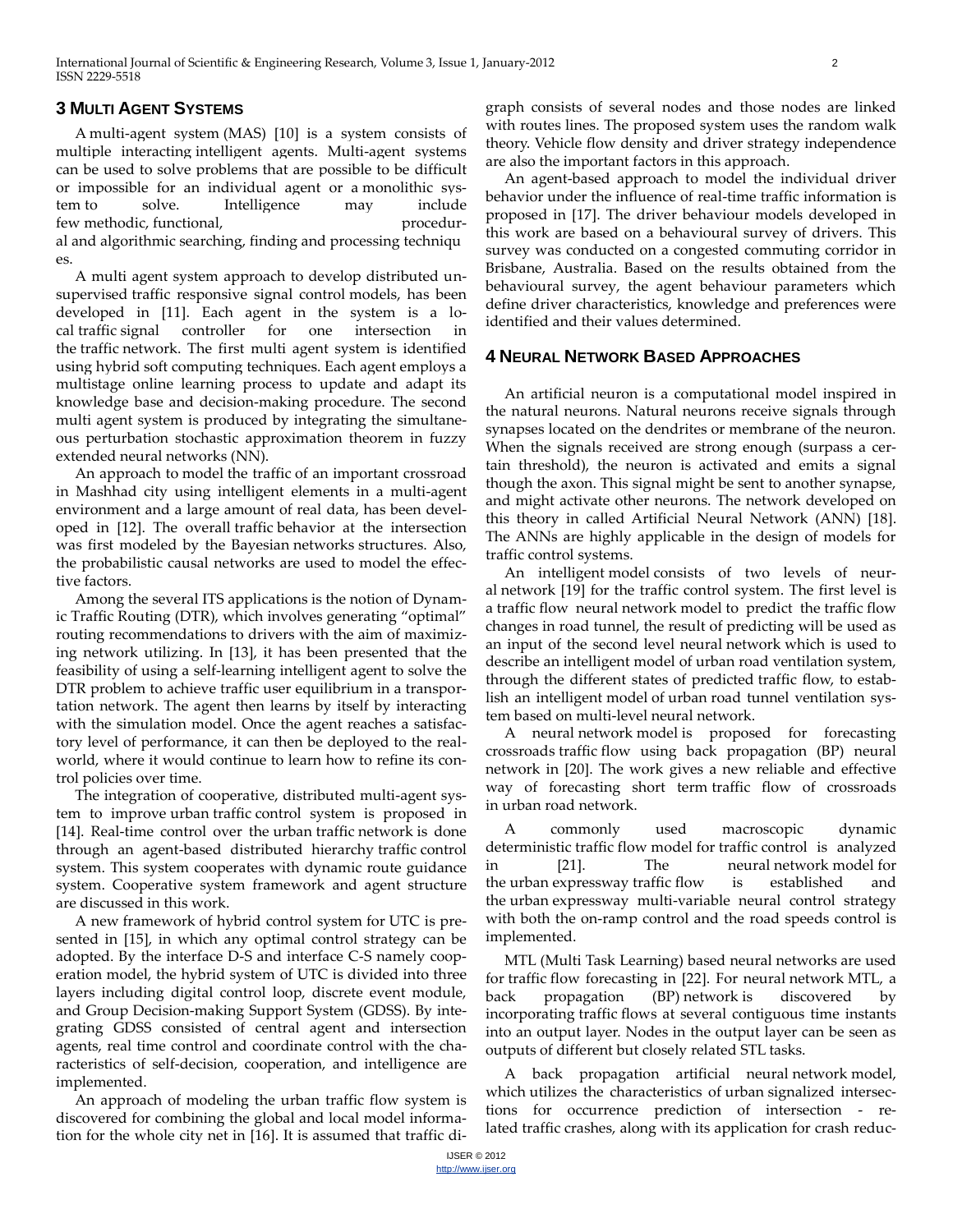tion, are proposed in [23]. With the ANN model, a proposed decision-making scheme for intersection rehabilitation was suggested.

A commonly used macroscopic dynamic deterministic traffic flow model is analyzed in [24]. The 1.5-layer feed-forward network modeling for the urban expressway traffic flow is implemented.

A novel intelligent identification method is proposed in [25] to reduce the computation cost and to improve the identification rate. The proposed method combines principal component analysis (PCA) method with higher-order Boltzmann machine (BM). PCA is applied to reduce the dimension of input feature space. It can not only reduce the computation cost but also filter noise of the source data. BM is a kind of stochastic network that is used to get the global optimum solution. Higher-order BM without hidden units can save lots of computation cost without decreasing modeling power. The trained higher-order BM is used to identify traffic state.

Short-term forecasting of traffic parameters such as flow and occupancy is an essential element of modern Intelligent Transportation Systems research and practice. An advanced, genetic algorithm based, multilayered structural optimization strategy that can help both in the proper representation of traffic flow data with temporal and spatial characteristics is presented in [26]. After that, it evaluates the performance of the developed network by applying it to both univariate and multivariate traffic flow data from an urban signalized arterial.

#### **5 FUZZY CONTROL APPROACHES**

Fuzzy logic [27] is a form of many-valued logic; it deals with reasoning that is approximate rather than fixed and exact. In contrast with traditional logic theory, where binary sets have two-valued logic: true or false, fuzzy logic variables may have a truth value that ranges in degree between 0 and 1. Fuzzy Logic Theory is highly applicable in the design strategies for modeling traffic control systems.

The coordination of Urban Traffic Flow Guidance System (UTFGS) and Urban Traffic Control System (UTCS) can give decision support to navigation and signal timing at the same time. It realizes basic information sharing and to get the optimal results from the point of system integration. A combined model of traffic assignment and signal control is presented in [28], with the object to minimize congestion degree both at links and intersections. To avoid the complexity and difficulties in solving the optimal model, a fuzzy control algorithm is put forward, the input collected traffic data is described. Then the fuzzy control rules are listed in table to get the optimal link volumes.

The automated urban traffic control systems [29] are based on deterministic algorithms. They have a multi-level architecture. To achieve global optimality, hierarchical control algorithms are generally employed. An alternative approach is to use a fully distributed architecture in which there is effectively only one (low) level of control. These systems are aimed at increasing the response time of the controller and, again, these often incorporate computational intelligence techniques.

A new route choice model taking account of the imprecision and the uncertainties lying in the dynamic choice process is proposed in [30]. This model makes possible a more accurate description of the process than those (deterministic or stochastic) used in the literature. It is assumed that drivers choose a path all the more than it is foreseen to have a lesser cost. The predicted cost for each path is modeled by a fuzzy subset which can represent imprecision on network knowledge (e.g. length of links) as well as uncertainty on traffic conditions (e.g. congested or uncongested network, incident).

## **6 HYBRID APPROACHES**

Sometimes, the approaches like, neural network fuzzy logic, petri net are hybridized to develop the model for urban traffic control systems.

A hybrid model for single point short term traffic flow forecasting in an urban traffic network is proposed in [31]. The hybrid model consists of two main modules: a fuzzy input fuzzy output filter (FIFO-filter) and a multi-layer feed-forward artificial neural network architecture optimized using evolution strategies (MLFN-ES). The FIFO-filter does the data clustering operation and results in a rough forecasted prediction value based on the input data to the MLFN-ES associated with each cluster for modeling the input–output relation to provide accurate short term forecast value.

A hybrid adaptive model, based on a combination of colored Petri nets, fuzzy logic and learning automata has been studied in [32].

An original method using high level petri nets for the specification and design of interactive systems is presented in [33]. An agent oriented architecture based on the classic components of an interactive application (application, dialogue control, and interface with the application) is demonstrated.

An approach of intelligent urban traffic control is developed in [34], using the neuro-genetic petri net approach. In this approach genetic algorithm is used to provide dynamic change of weight for faster learning and converging of neuropetri nets.

# **7 OTHER APPROACHES**

#### **7.1 Incident based traffic jam**

Effective control strategies are required to disperse incident based traffic jams in urban networks. In [35], such a control strategy has been developed and their effectiveness in dispersing incident-based traffic jams in two-way rectangular grid networks is presented. The spatial topology of traffic jam is proposed for propagation, the concept of vehicle movement ban is implemented, which is frequently adopted in real urban networks as a temporary traffic management measure.

#### **7.2 Real time Traffic Control**

A vehicle routing problem in dynamic urban traffic network with real-time traffic information is presented in [36]. Both re-current and nonrecurrent congestion are handled in the problem. A method to

IJSER © 2012 http://www.ijser.org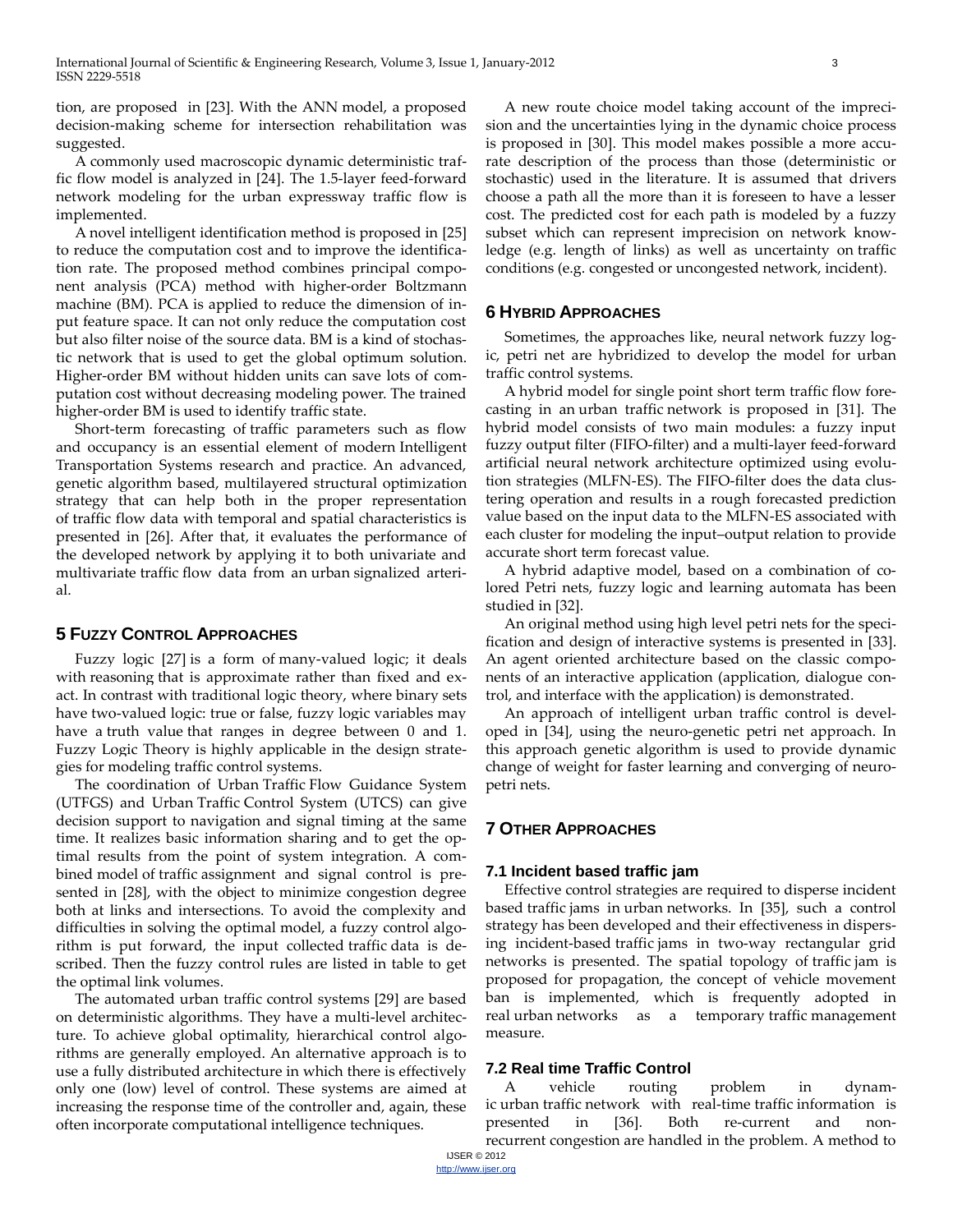solve the problem by combining the initial routes arrangement with the real-time route adjustment has been implemented. The genetic algorithm is also integrated in this work.

The prediction of traffic situations is a vital issue in modern Intelligent Transport Systems (ITS). A situational algorithm of real time traffic is proposed in [37].

#### **7.3 Survey Work**

Urban transportation system consists of surface-way networks, freeway networks, and ramps with a mixed traffic flow of vehicles, bicycles, and pedestrians. In [38], a survey has been carried out for control and management of recurrent and non-recurrent congestion in traffic network using computational intelligence techniques.

## **7.4 Optimization Complex Network Theory**

The three factors are important for tuning the network traffic system: (i) the topology of underlying infrastructure; (ii) the distribution of traffic resources; (iii) the routing strategy. The optimization of network capacity based on complex network theory is done in [39]. The optimization method of network traffic in several situations corresponding to the real cases has been studied, also.

## **7.5 Dijkestra Algorithm**

Route network model, construction of route network database and optimization route algorithm has been studied in [40]. Theurban route network model, which includes direction, crossing delay and restraint of urban traffic is introduced. The resolution to optimization route of turning delay and restraint is presented based on improved Dijkstra algorithm and programs the algorithm.

#### **7.6 Model Based**

Some advanced model-based control methods for intelligent traffic networks are discussed in [41]. Specifically, we consider model predictive control (MPC) of integrated freeway and urban traffic networks. The basic principles of MPC are presented for traffic control including prediction models, control objectives, and constraints. The proposed MPC control approach is modular, allowing the easy substitution of prediction models and the addition of extra control measures or the extension of the network.

#### **7.7 Other developments for UTCS approaches**

The mathematical model was formulated in [42] to describe the effectiveness of traffic jams information under the assumption of simple network and linear cost function. The impact of traffic congestion information on congestion propagation was discovered by using two models namely stochastic and deterministic user equilibrium assignment.

In [43], the problem of efficiently collecting and disseminating traffic information in an urban setting is discovered. The traffic data acquisition problem and explore solutions in the mobile sensor network domain while considering realistic application requirements is formulated.

In the last decade, economic approaches based on computational markets have been proposed as a paradigm for the design and control of complex socio-technical systems, such as urban road traffic systems. The control problem of an urban road traffic system can be modeled as a distributed resource-allocation problem to apply market-based techniques as solution methods. A competitive computational market is designed in [44], where driver agents trade the use of the capacity inside the intersections with intersection manager agents.

Traffic congestion in urban road and freeway networks leads to a strong degradation of the network infrastructure and accordingly reduced throughput, which can be countered via suitable control measures and strategies. A comprehensive overview of proposed and implemented control strategies is provided for three areas: urban road networks, freeway networks, and route guidance has been discussed in [45].

The automation of highways as part of the intelligent vehicle highway system (IVHS) program is seen as a way to alleviate congestion on urban highways. The concept of lane assignment in the context of automated highway systems (AHS) is discussed in [46]. Lane assignments represent the scheduling of the path taken by the vehicle once it enters an automated multilane corridor. The classification of lane assignment strategies is developed into non-partitioned (totally unconstrained, general, and constant lane) and partitioned (destination monotone, origin monotone, and monotone) strategies. An optimization problem is also formulated with the performance criterion being a combination of travel time and manoeuvre costs.

A congestion propagation model of urban network traffic is proposed in [47] based on the cell transmission model (CTM). The proposed model includes a link model, which describes flow propagation on links, and a node model, which represents link-to-link flow propagation. A new method of estimating average journey velocity (AJV) of both link and network is developed to identify network congestion bottlenecks. A numerical example is studied in Sioux Falls urban traffic network.

Intelligent transportation systems (ITS) is effective on solving the problem of traffic jam in cities. Prediction of crossroads' traffic volume is the key technology in ITS. In [48], BP neural network is universally used in prediction of crossroads' traffic volume.

In reality, the individual's day-to-day route choice behavior is a long-time evolution process, and travelers choose their traveling routes according to the combination of historical experience and real-time traffic information. Considering two classes of users, one equipped with advanced traveler information systems (ATIS) and the other without, the travel efficiency under two different information feedback strategies, namely, travel time feedback strategy and mean velocity feedback strategy, has been investigated in [49].

A discrete-time, link-based dynamic user-optimal route choice problem using the variational inequality approach is formulated in [50]. The proposed model complies with the dynamic user-optimal equilibrium condition in which for each origin-destination pair, the actual travel time experienced by travelers departing during the same interval is equal and minimal.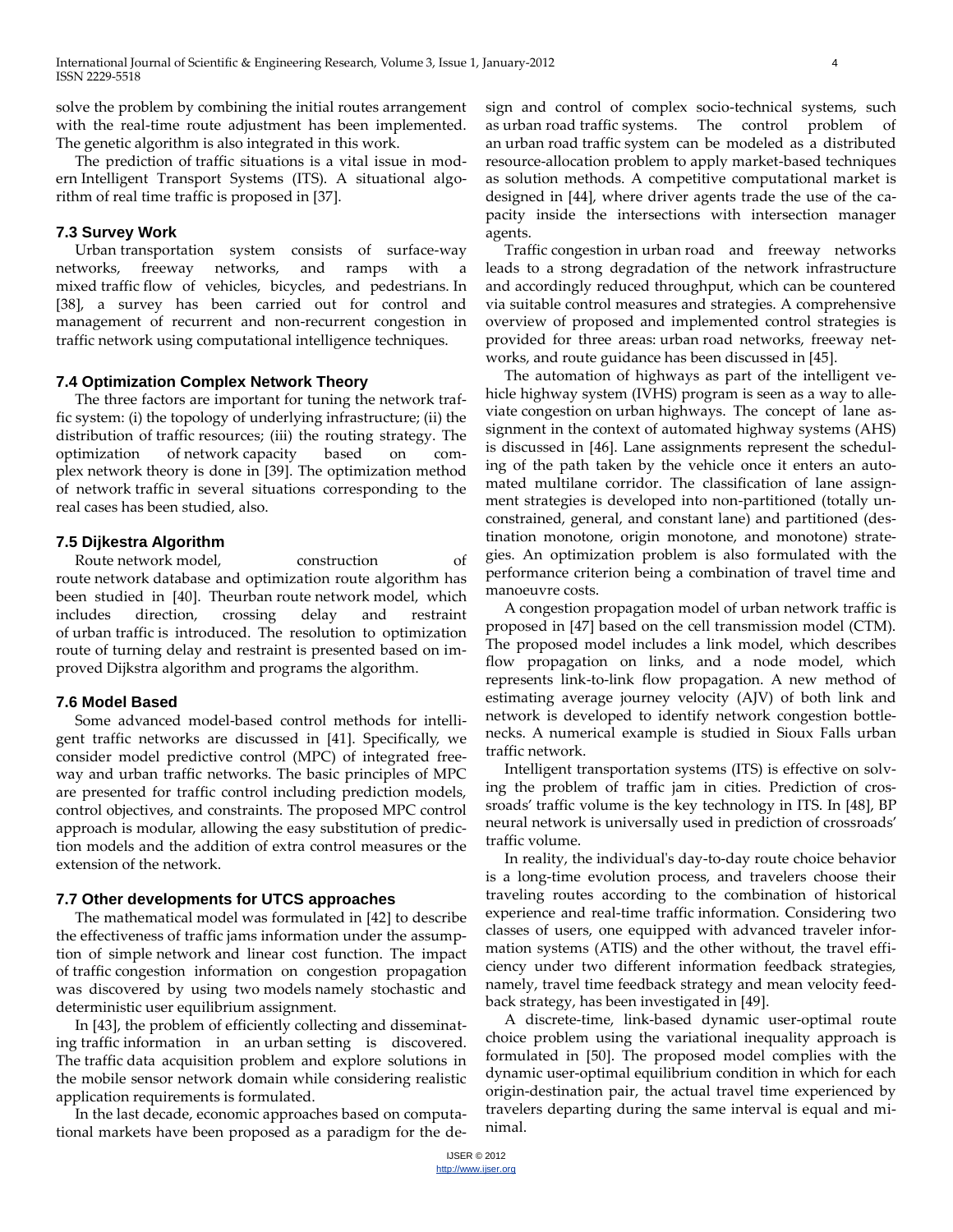#### **7.8 Activity Theory Based**

Activity Theory is more of a descriptive meta-theory or framework than a predictive theory. It considers entire work/activity system that includes teams, organizations, etc., beyond just one actor or user and accounts for environment, history of the person, culture, role of the artifact, motivations, complexity of real life action, etc.

A conceptual activity-based and time-dependent traffic assignment model is proposed in [51]. The temporal utility profiles of activities are employed to formulate the temporal activity choice behavior of individuals as a multinomial logic model. Route choice behavior is then described as the ideal dynamic user equilibrium condition.

A model for urban traffic control has been proposed in [52], which integrates the model driven engineering and activity theory. It is also extended with fuzzy logic to deal with issues of uncertainty.

# **Conclusion & Future Scope**

The development of models and control systems for Urban Traffic is an important research issue. Several problems and research issues have been identified in this field. To deal with these issues, several approaches and models have been proposed and implemented using Fuzzy Logic, Neural Network, Petri Net, etc. These approaches have been reviewed in this paper.

In future, the authors are interested in the development of urban traffic control systems using satellite based and global positioning systems.

#### **REFERENCES**

- [1] R. Zurawski, M. Zhou, "Petri nets and industrial applications: A tutorial", *IEEE Transactions on Industrial Electronics*, Vol. 41, No. 6, 567- 583, Dec. 1994.
- [2] Dotoli, M.; Fanti, M.P.; Iacobellis, G.; Validation of an Urban Traffic Network Model using Colored Timed Petri Nets, [, 2005 IEEE Interna](http://ieeexplore.ieee.org/xpl/mostRecentIssue.jsp?punumber=10498)[tional Conference on](http://ieeexplore.ieee.org/xpl/mostRecentIssue.jsp?punumber=10498) Systems, Man and Cybernetics, Vol. 2, 1347 – 1352, 10 January 2006
- [3] Dotoli, M.; Fanti, M.P.; Iacobellis, G.; An urban traffic network model by first order hybrid Petri nets, IEEE International Conference on Systems, Man and Cybernetics, 2008. SMC 2008. 1929 – 1934, 07 April 2009
- [4] Vá zquez, C.R.; Sutarto, H.Y.; Boel, R.; Silva, M.; Hybrid Petri net model of a traffic intersection in an urban network, [2010 IEEE Inter](http://ieeexplore.ieee.org/xpl/mostRecentIssue.jsp?punumber=5604775)[national Conference on](http://ieeexplore.ieee.org/xpl/mostRecentIssue.jsp?punumber=5604775) Control Applications (CCA), 658 – 664, 8-10 Sept. 2010
- [5] Tolba, C.; Lefebvre, D.; Thomas, P.; El Moudni, A.; Continuous Petri nets models for the analysis of traffic urban networks[, Systems, Man,](http://ieeexplore.ieee.org/xpl/mostRecentIssue.jsp?punumber=7658)  [and Cybernetics, 2001 IEEE International Conference on](http://ieeexplore.ieee.org/xpl/mostRecentIssue.jsp?punumber=7658) Systems, Man, and Cybernetics, Vol.2, 2001, 1323-1328.
- [6] Di Febbraro, A.; Giglio, D.; Sacco, N.; Urban traffic control structure based on hybrid Petri nets, IEEE Transactions on Intelligent Transportation Systems, 5(4), 224-237, Dec. 2004.
- [7] Yi-Sheng Huang; Ta-Hsiang Chung; Jenn-Huei Lin; A Timed Coloured Petri Net Supervisor for Urban Traffic Networks, IMACS Multiconference on Computational Engineering in Systems Applications, 4-6 Oct. 2006, 2151 – 2156.
- [8] Frank [DiCesare,](http://www.springerlink.com/content/?Author=Frank+DiCesare) Paul T. [Kulp,](http://www.springerlink.com/content/?Author=Paul+T.+Kulp) [Michael](http://www.springerlink.com/content/?Author=Michael+Gile) Gile and [George](http://www.springerlink.com/content/?Author=George+List) List [,The](http://www.springerlink.com/content/7365283h6527mn52/) [application](http://www.springerlink.com/content/7365283h6527mn52/) of Petri nets to the modeling, analysis and control of intelligent urban traffic [networks,](http://www.springerlink.com/content/7365283h6527mn52/) Lecture Notes in [Computer](http://www.springerlink.com/content/0302-9743/) Science, 1994, Volume 815, [Application](http://www.springerlink.com/content/978-3-540-58152-9/) and Theory of Petri Nets 1994, Pages 2-15.
- [9] M. Darbari, V K Singh, R. Asthana, S Prakash, N- dimensional self organizing petri net for urban traffic modeling, International Journal of Computer Science Issues, 4(2), July 2010.
- [10] Michael Wooldridge, An Introduction to MultiAgent Systems, John Wiley & Sons Ltd, 2002, paperback, 366 pages,
- [11] Srinivasan, D.; Min Chee Choy; Cheu, R.L.; Neural Networks for Real-Time Traffic Signal Control, IEEE Transactions on Intelligent Transportation Systems, Volume : 7 , [Issue:3](http://ieeexplore.ieee.org/xpl/tocresult.jsp?isnumber=35615) Sept. 2006 261 – 272.
- [12] Maarefdoust, R.; Rahati, S.; Traffic Modeling with Multi Agent Bayesian and Causal Networks and Performance Prediction for Changed Setting System, 2010 Second International Conference on Machine Learning and Computing (ICMLC), 9-11 Feb. 2010, 17 – 21.
- [13] Add [Sadek](http://www.springerlink.com/content/?Author=Add+Sadek) and Nagi [Basha,](http://www.springerlink.com/content/?Author=Nagi+Basha) [Self-Learning](http://www.springerlink.com/content/ulj9v384484h5022/) Intelligent Agents for Dynamic Traffic Routing on [Transportation](http://www.springerlink.com/content/ulj9v384484h5022/) Networks, 2010, Unifying Themes in [Complex](http://www.springerlink.com/content/978-3-540-85080-9/) Systems, Part III:, Pages 503-510.
- [14] Xin Chen; Zhao-Sheng Yang; Hai-Yang Wang; A Multi-Agent Urban Traffic Control System Cooperated with Dynamic Route Guidance, 2006 International Conference o[n Machine Learning and Cybernetics,](http://ieeexplore.ieee.org/xpl/mostRecentIssue.jsp?punumber=4028021)  330 – 335, 13-16 Aug. 2006.
- [15] Dong Guo; Zhiheng Li; Jingyan Song; Yi Zhang; A study on the framework of urban traffic control system, Proceedings. 2003 IEEE Intelligent Transportation Systems, 2003, Vol. 1, pp. 842-846.
- [16] Yu [Cheng,](http://www.springerlink.com/content/?Author=Yu+Cheng) Tao [Zhang](http://www.springerlink.com/content/?Author=Tao+Zhang) and [Jianfei](http://www.springerlink.com/content/?Author=Jianfei+Wang) Wang [,Multi-agent](http://www.springerlink.com/content/n226206150682w51/) System Model for Urban Traffic Simulation and [Optimizing](http://www.springerlink.com/content/n226206150682w51/) Based on Random [Walk,](http://www.springerlink.com/content/n226206150682w51/) Lecture Notes in Electrical [Engineering,](http://www.springerlink.com/content/1876-1100/) 1, Volume 67, Advances in Neural Network Research and [Applications,](http://www.springerlink.com/content/978-3-642-12989-6/) Part 7, Pages 703-711.
- [17] Hussein Dia An agent-based approach to modelling driver route choice behaviour under the influence of real-time information, [Transportation](http://www.sciencedirect.com/science/journal/0968090X) Research Part C: Emerging Technologies[, Volume](http://www.sciencedirect.com/science?_ob=PublicationURL&_hubEid=1-s2.0-S0968090X00X00460&_cid=271729&_pubType=JL&view=c&_auth=y&_acct=C000228598&_version=1&_urlVersion=0&_userid=10&md5=18b6bbbcd2bb18a2bebe26c3c3841369) 10, [Issues](http://www.sciencedirect.com/science?_ob=PublicationURL&_hubEid=1-s2.0-S0968090X00X00460&_cid=271729&_pubType=JL&view=c&_auth=y&_acct=C000228598&_version=1&_urlVersion=0&_userid=10&md5=18b6bbbcd2bb18a2bebe26c3c3841369) 5-6, October-December 2002, Pages 331-349.
- [18] Daniel Graupe, Principles of artificial neural networks, Advanced Series on Circuits and Systems, Vol. 6, World Scientific, 2007.
- [19] Chengqian Ma; Desheng Jiang; Xi Yue; Intelligent Model of Urban Road Tunnel Ventilation System Based on Multi-Level Neural Network, Pacific-Asia Conference on Circuits, Communications and Systems, 2009. PACCS '09. 16-17 May 2009 636 - 639
- [20] Guo Xiaojian; Zhu Quan; A traffic flow forecasting model based on BP neural network, 2009 2nd International Conference on Power Electronics and Intelligent Transportation System (PEITS), Vol.3, 311 – 314, 19-20 Dec. 2009 .
- [21] Shen Guojiang; Dai Huaping; Liu Xiang; Wang Zhi; Sun Youxian; Urban expressway traffic flow modeling and control using artificial neural networks, Proceedings. 2003 Intelligent Transportation Systems, 2003., Vol. 1, 836-841.
- [22] Feng Jin; Shiliang Sun; Neural network multitask learning for traffic flow forecasting, IEEE International Joint Conference on : [Neural](http://ieeexplore.ieee.org/xpl/mostRecentIssue.jsp?punumber=4625775)  [Networks, 2008. IJCNN 2008. \(IEEE World Congress on Computa](http://ieeexplore.ieee.org/xpl/mostRecentIssue.jsp?punumber=4625775)[tional Intelligence\).](http://ieeexplore.ieee.org/xpl/mostRecentIssue.jsp?punumber=4625775) 1897 - 1901 1-8 June 2008.